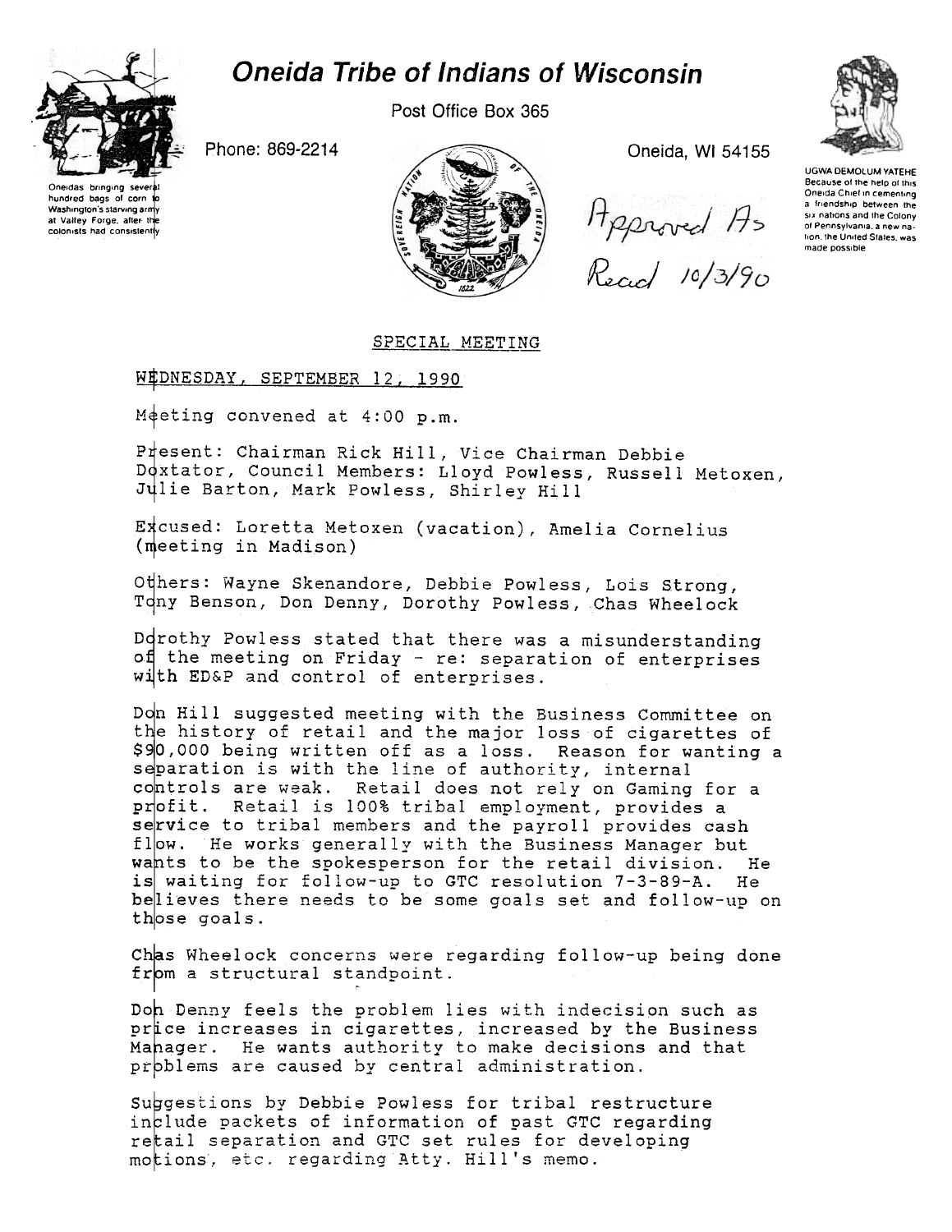ONEIDA TRIBE OF INDIANS OF WISCONSIN SPECIAL MEETING - SEPTEMBER 12, 1990 Page  $2$ 

Etnie Stevens Sr. signed a petition for the separation of enterprises in 1989 that the Business Committee is to implement a plan of action for the separation of enterprises after 6 months according the minutes of ED& P. He suggests the Business Manager delegate authority to the Retail department.

Wayne Skenandore feels Don Hill should have control over all operations of retail and his positions should be recognized.

Ennie Stevens Sr. From experience on the Retail Department, they work many long hours and a decision will need to be made soon.

Don Hill feels we have the strongest financial sales, profits are up, indirect cost need to be taken out. All costs billed directly to Retail. B&G costs are too high

Debbie Powless' question is on hiring of non-Indians as managers. Julie Barton will follow-up.

Rick Hill directed Kathy King to look into the separation of enterprises and to present a recommendation to the Business Committee for Friday's meeting.

feels we have qualified tribal members Erhie Stevens Sr to be managers.

Doh Hill stated that the instant ticket types change hurt retail over \$385,000, Direction was given to rectify the situation but nothing happened. Request made for matintenance but no personnel or plan provided.

Lois Powless stated the budget for the Radisson Gift Shop was way off. What are the Business Manager's duties. With a separation of enterprises will there be a need for a business manager.

Dorothy Powless stated Don Hill should be directed to implement a plan and Business Committee should develop a mahagement system and have authority to hear top mahagement.

Depbie Powless stated, what do we need with a Business Mahager if we make these changes. Equipment and matntenance agreements could be done internally.

Rick Hil stated that the budget should be studied to use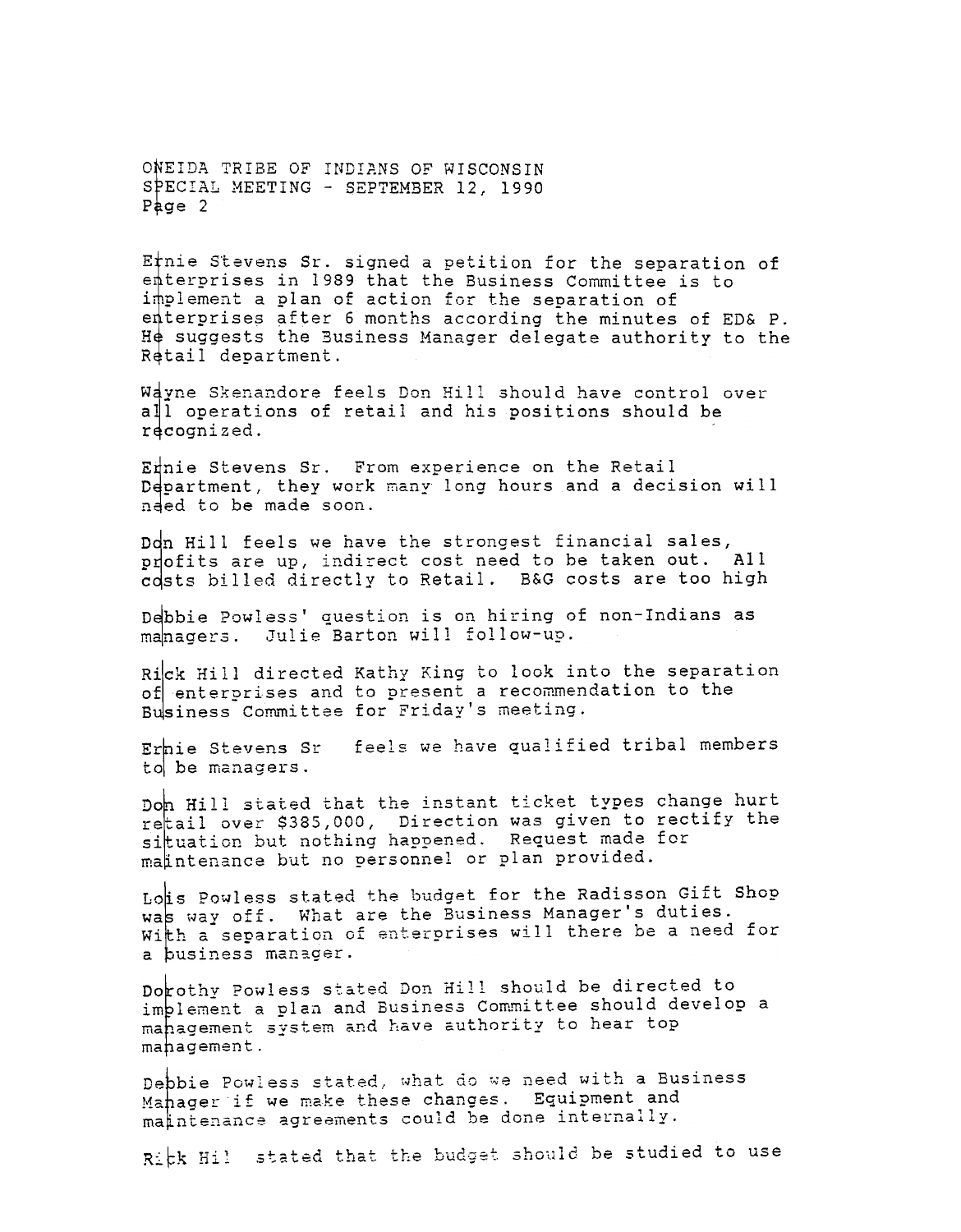ONEIDA TRIBE OF INDIANS OF WISCONSIN SPECIAL MEETING - SEPTEMBER 12, 1990 Page  $3$ 

the tribal resources in the best way possible

Chas Wheelock asked what is the purpose of the tribe? What makes us uniquely Oneida? What does Oneida mean? Discussion is needed on sovereignty, systems, etc, business plans. What are the penalties or issues not being met? What about working for the nation?

Sharon Cornelius stated that notice should be given to tibal membership on any action that is going to be taken at GTC. Due process is important. What about the Appeals Commission? Individuals need to be heard and the element of fairness is important. The code of ethics need to be instituted.

Mark N. Powless asked what were our people doing hundreds of years ago with all these rules. We need to work tdgether. The tribe must move ahead together. We're all Oneida Indians. Why do we need all these rules. We need to give more instead of just having a hand out.

Debbie Powless felt that Don Wilson was a major factor in our dissention. Outsiders should not be able to control our situtation.

Rick Hill stated that we have potential and the people choose to be here.

Don Hill felt that problems with employees are a high priority. Who does he talk to for support. We need to talk in a more relaxed situation. Personnel is under stress and need outlets. Performance speaks for itself

Ernie Stevens Sr. said rumors can get out of control. Procedures were in place. Systems need to be inplace that would be beyond reproach. Security Director shoud be separate. Internal auditor was in concurrance. Levanthol and Horvath did a study but is was incomplete. GTC has no fault in issue. We need to respect each other. He would be willing to develop rules.

Wayne Skenandore said aggressiveness sometimes is not appreciated. Intensity and sense of urgency is apparent. BC should be sure this issue is implemented. Don Hill is capable of implementing these issues.

Julie Barton said resolutions will be implemented but timelines need to be established and systems developed.